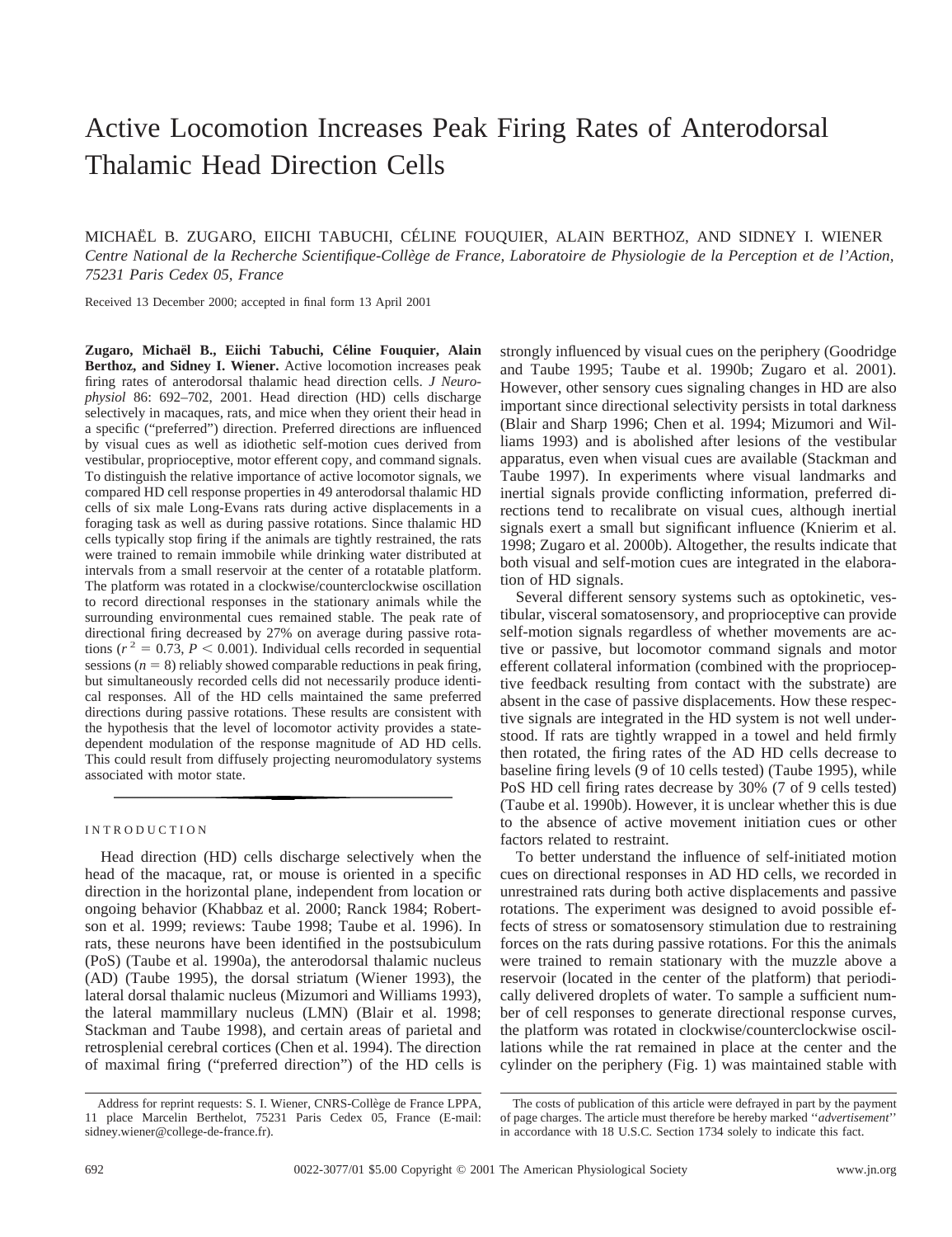respect to the experimental room (this was also repeated in the absence of the cylinder). These directional responses were then compared with those recorded from the same neurons during active foraging behavior.

Some of these data have been presented previously in abstract form (Zugaro et al. 2000a).

#### METHODS

#### *Experimental subjects*

Six male Long-Evans rats (200–250 g; CERJ, Le Genest-St-Isle, France) were water deprived and maintained at not  $\leq 85\%$  of normal body weight. This level of dehydration was necessary to motivate performance in the behavioral tasks, and the rats showed no obvious signs of distress (excessive grooming, hyper- or hypo-activity, aggressiveness). Animals were handled, weighed, and examined daily and, in case of the slightest indication of health problems, returned to ad libitum water and given veterinary treatment. In training and recording sessions, the rats were permitted to consume water until satiation and supplemental water was then provided ad libitum depending on body weight. Rats were permitted to rehydrate completely prior to each weekend. The animals were maintained on a 12 h light/12 h dark cycle in an approved animal facility. All animal care and experimental protocols were in accord with institutional and international standards, legal regulations (Certificat No. 7186, Ministère de l'Agriculture et de la Pêche) and the American Physiological Society policy regarding the use and care of animals.

### *Electrode implantation*

The rats were implanted bilaterally with electrodes for recording in the AD. For four animals, the electrode bundles consisted of eight Formvar-coated nichrome wires (25  $\mu$ m diam), while the other two received two tetrodes on each side (groups of 4 twisted nichrome wires insulated with polyethylene,  $13 \mu m$  diam) (Recce and O'Keefe 1989). All electrode tips were gold-plated (200–800 k $\Omega$  impedance). Each pair of tetrodes or bundle of wires was inserted in a 30-gauge stainless steel cannula and mounted on one of two independently advanceable connector assemblies on a single headstage (Wiener 1993). Before surgery, the animals were tranquilized with xylazine, then deeply anesthetized with pentobarbital (40 mg/kg). The electrodes were implanted above the AD (AP  $-1.4$  mm to  $-2.0$  mm, ML  $\pm 1.1$  mm to  $\pm 1.4$  mm relative to Bregma, 4.2 mm ventral to brain surface) using conventional surgical techniques. The electrode descender assembly was permanently fixed to the skull with dental acrylic and seven tiny screws.

#### *Behavioral apparatus*

The  $3 \times 3$  m square recording chamber was enclosed by a black canopy and black curtains suspended along four walls. The experimental apparatus (Fig. 1*A*) consisted of a black cylinder (60 cm high, 76 cm diam) with a white card (50 cm wide, covering  $75^{\circ}$  of arc) attached on the inner wall. This served as a salient visual landmark. The cylinder was placed on top of a platform with a small water reservoir located in the center. The water reservoir was a short (1 cm high) cylindrical block. This delivered drops of water from a slight conical depression at the top. A reserve of water was stored in an elevated bottle. A siphon tube transported the water to a computercontrolled solenoid valve outside the apparatus, then beneath the platform to the reservoir. The timing of the opening of the solenoid valves was directed and recorded by the data-acquisition system. The platform could be rotated independently while the cylinder was held fixed relative to the experimental room. Illumination was provided by a 40-W overhead lamp that diffused light evenly within the cylinder. The bright contrast of the lamp was intended to prevent the rats from





FIG. 1. *A*: the experimental apparatus. The cylinder was maintained stationary while the platform was rotated. The braces on the wall are schematic actually an experimenter grasped the cylinder by a handle. During the active displacement phase (*B,* top view), the rat searched for food pellets (gray dotted line, trajectory). In the subsequent passive rotation phase (*C,* top view), the rat remained immobile while consuming water delivered at intervals at the center reservoir. In this phase the platform was rotated but the cylinder was maintained fixed relative to the room.

viewing outside of the cylinder. All electronic instruments and computers were situated outside of the curtains, and the entire experimental room was phonically isolated from the rest of the building.

#### *Behavioral tasks*

Before the recording session was started, the experimenters estimated the preferred direction of the HD cell(s) by comparing the orientation of the freely moving rat (transmitted by an overhead camera and displayed on a monitor) with the amplified cell discharge signals from a loudspeaker. This was confirmed with the corresponding signals on an oscilloscope.

The recording sessions consisted in two phases. There was no interruption between the two phases, and thus the rat was not removed from the cylinder at any time during the experiment. In the baseline condition (*active displacements*), the rat moved freely within the arena for  $\geq$ 5 min, foraging for and eating small food pellets (5 mg chocolate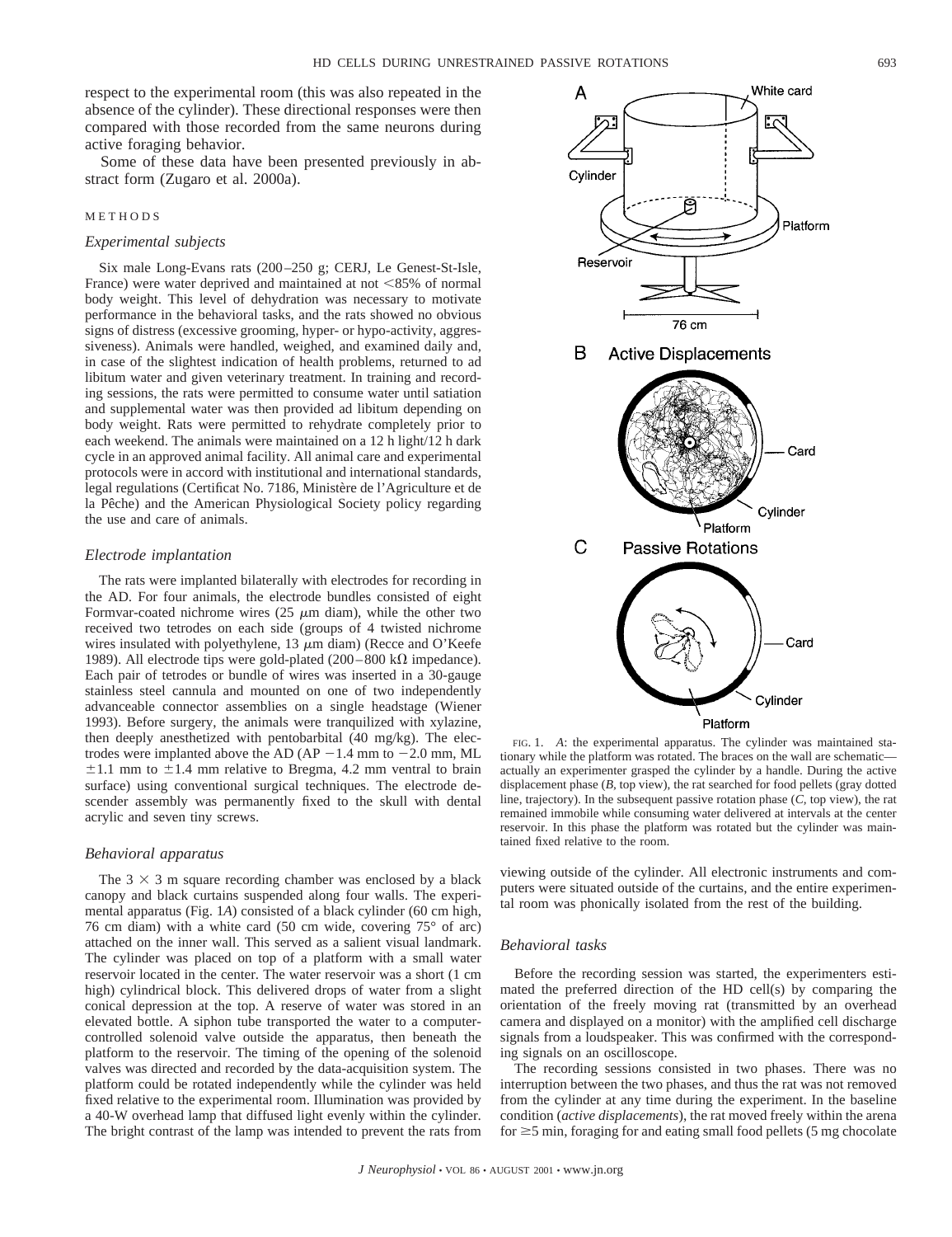sprinkles) thrown into the cylinder at pseudorandom locations by an experimenter (Muller et al. 1987); this task has also been previously used in studies of AD HD cells (Taube 1995). In this paradigm, well-trained rats visit most of the floor surface and show a fairly uniform distribution of head orientations over time (Fig. 1*B*).

The test phase (*passive rotations*) was conducted immediately before or after the active displacements phase. To motivate the rats to remain immobile at the center without physical restraint, they were trained to receive single drops of water ( $\approx$ 30  $\mu$ l) at brief intervals (1–3 s) from the water reservoir (Fig. 1*C*). Water delivery was triggered manually either by keyboard presses that directed the computer to trigger opening of the solenoid valve or via the manual trigger of a signal generator. The transistor-transistor logic (TTL) signals were converted to 24 V to drive the solenoid valves. The only cues signaling the beginning of the passive rotations phase were the cessation of food distribution and the clicks of the solenoid valves. Water delivery was selectively timed to gently coax the rat to point its head in the preferred direction of the HD cell. While the rat was at the center, an experimenter manually rotated the platform in a clockwise/ counterclockwise oscillation. Another experimenter held the cylinder stationary to keep the principal visual cues stationary relative to the experimental room. In this way, the head of the rat was passively rotated in and out of the preferred direction(s) that had been determined earlier. The amplitudes of the rotations were approximately 180°. In general the profiles were sinusoidal, and the maximum velocity ranged from 5 to 70°/s in different sessions. The central position of the reservoir ensured that the axis of rotation was centered on the head of the rat to minimize translational forces on the vestibular apparatus. The passive rotation phase of the recording session lasted from 5 to 15 min and was terminated when the rat was satiated and moved away from the reservoir.

In 8 sessions of 37 (in 3 of the 6 rats), the environmental setup was slightly different. The cylinder was absent during both the active displacements and passive rotations, and the rat could see the surrounding curtains along three walls as well as the electronic equipment along the fourth wall. In these experiments, the experimenter stood behind the rat while rotating the platform. These results were similar to those with the cylinder, and thus the data are considered together.

#### *Data collection and unit isolation*

Animals were brought into the recording room in a transparent plastic cage in the presence of orienting cues. Because the first recording session was conducted after the rats had experience within the cylinder for 6–18 days, the rats were familiar with the environment. The electrode channels were screened for HD cell activity while the rat explored freely and then performed the foraging task in the cylinder. If no supra-threshold HD cell activity was detectable, the electrodes were advanced slightly  $(25-50 \mu m)$ . The electrode signals were checked again  $\geq$  4 h later. If HD cells were present, the platform was cleaned (if necessary) and the recording session began. Screening was conducted every working day.

During the recording sessions, electrode signals passed through field-effect transistors (FETs) were differentially amplified (10,000 times) and filtered (300 Hz to 5 kHz, notch at 50 Hz). The signal was then passed to a computer for automatic data collection. The acquisition software (DataWave Discovery, Longmont, CO) digitized and collected 32 voltage samples (from bundles of individual electrodes) or 128 voltage samples (from tetrodes) for each signal that crossed an experimenter-set threshold (sampling frequency ranged from 20 to 30 kHz). Single-unit activity was discriminated post hoc using "clustercutting" techniques based on at most eight different waveform parameters (maximum and minimum spike voltages, spike amplitude, time of occurrence of maximum and minimum spike voltages, spike duration, and 2 experimenter-defined voltage windows).

Prior to recordings, a support with two small lamps (10 cm separation) was mounted above the headstage. The positions of the two lamps were detected by a video camera mounted above the platform and a video tracking system (DataWave Technologies) that sampled at a rate of 60 Hz. After the end of the session, the heading direction of the animal in the horizontal plane was computed using the positions of the two lamps.  $C++$  software (developed by M. B. Zugaro) scanned the position samples to automatically determine which lamp was rostral-most on the basis of displacement patterns (since the rats rarely walked backward). However, because tracking errors often produced ambiguous data, inversions of the lamps had to be further corrected with additional interactive software. Counter-clockwise rotations are considered positive here. Rotations of the platform were measured with a potentiometer and sampled by the acquisition system at 100 Hz.

#### *Data analysis*

HEAD DIRECTION. At each time step of data sampling, the orientation of the head of the rat was computed from the coordinates of the two head lamps sampled by the video tracking system. Because the arctangent operation required for this computation is sensitive to noise and jitter, before computing the heading directions the Cartesian coordinates of the two head lamps were smoothed by convolution with a Gaussian filter. Thus the smoothed abscissa of the front lamp was computed according to the following equation

$$
X_{\text{front}}(t_i) = \frac{1}{N_i} \cdot \sum_{j=i-n/2}^{i+n/2} x_{\text{front}}(t_j) \cdot e^{-(t_j-t_i)^2/2\sigma^2}
$$

where  $X_{front}(t_i)$  is the smoothed abscissa of the front lamp at time  $t_i$  (in pixels),  $x_{front}(t_j)$  is the raw abscissa of the front lamp at time  $t_j$  (in pixels),  $\sigma$  is the standard deviation of the Gaussian (in seconds),  $(n +$ 1) is the range of the smoothing (in time steps of 1/60th of a second), and  $N_i = \sum_{j=i-n/2}^{i+n/2} e^{-(t_j-t_i)^2/2\sigma^2}$  is a normalization factor. Here, we used  $n = 10$  and  $\sigma = nT/4 = 41.7$  ms (*T* is the sampling interval). This procedure was carried out independently for the abscissa and ordinate of the front and back lamps.

DIRECTIONAL RESPONSE CURVES. To determine the directional properties of the HD cells, the number of spikes was counted for each video sampling interval (1/60th of a second) and associated with the corresponding head orientation. This was used to compute a histogram wherein the magnitude of each 6° bin was the total number of action potentials divided by the time spent in that bin. A correction was made for the delay error of the data-acquisition system in the relative timing of video and cell discharge records.

For each HD cell in each recording session, an analytical approximation of the angular response curve was computed. This permitted reliable quantitative calculations of the preferred direction, peak firing rate, and angular range (a measure of the width of the directional response curve) for purposes of comparison. This curve fitting used a discretized adaptation of the Gaussian-like fit also used by Zhang (Johnson and Kotz 1970 as cited by Zhang 1996):

$$
f(\theta) = A + B \cdot e^{K\cos(\theta - \theta_0)}
$$

where  $f(\theta)$  is the firing rate (in impulses/s),  $\theta_0$  is the preferred direction (in degrees),  $B \cdot e^{K}$  is the peak firing rate (in impulses/s), 230°/ $\sqrt{K}$  is the angular range, and *A* is the baseline firing rate (in impulses/s). The angular range is computed as the distance between the two points at the intersection between the baseline firing rate line and the two tangent lines passing through the inflection points of the Gaussian-like curve (Zhang 1996). A best-fit (least-square distance) approximation to this curve was obtained with a Nelder-Mead type simplex search method via Matlab software (The MathWorks, Natick, MA).

ANGULAR AND LINEAR HEAD VELOCITIES. Angular head velocities were computed based on the general formula  $\hat{\theta}(t) = X(t) \bigwedge X'(t)$ . This describes the instantaneous angular velocity of a unit-length vector  $X(t)$  as its vectorial product with its derivative vector. This method is preferable to the more intuitive differentiation of the instantaneous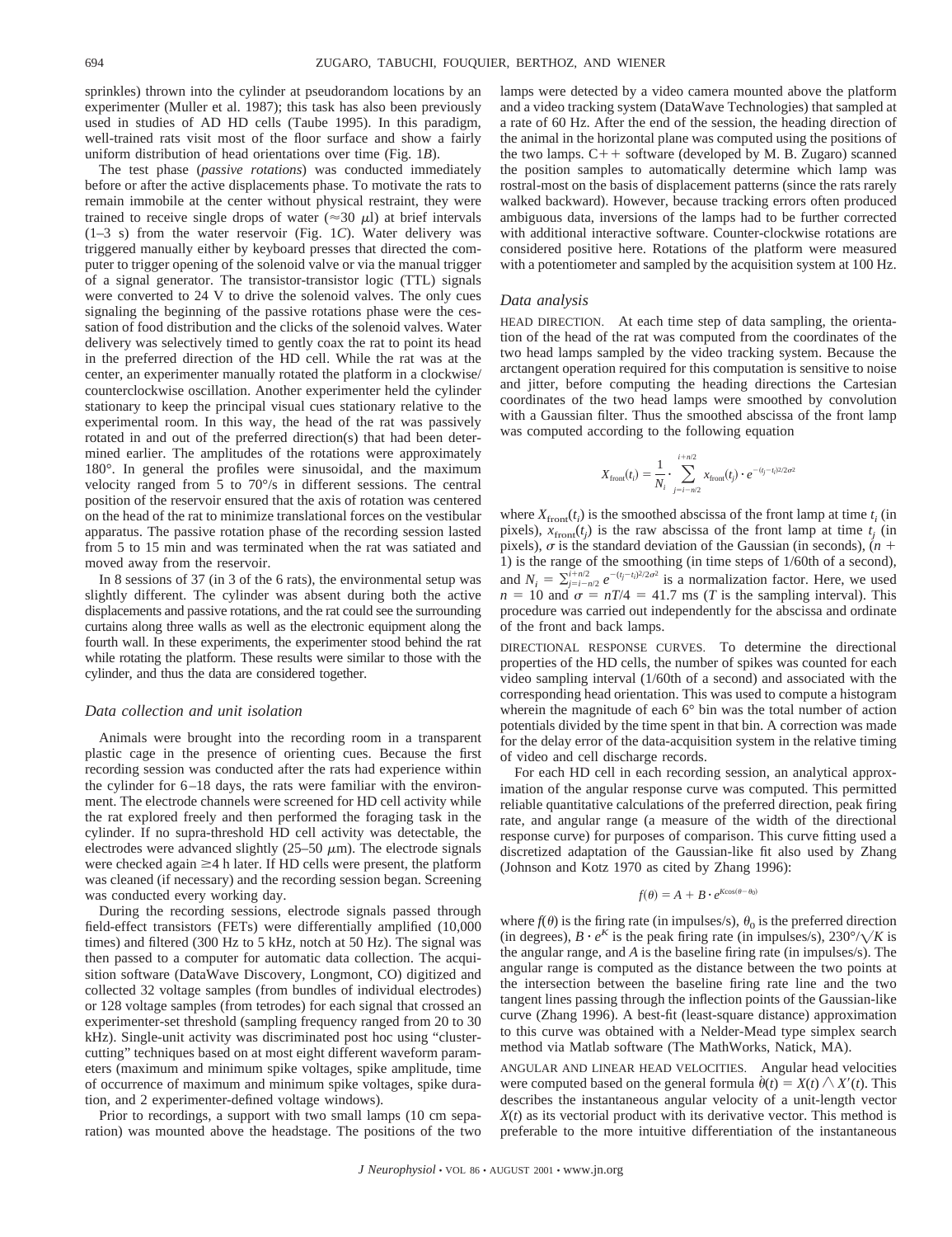heading angle because it overcomes the problem that instantaneous transitions from 0 to 360° are interpreted as very high angular velocities. Thus the vector series defined by the positions of the two lamps across time was smoothed (as described in the preceding text) and normalized as  $X(t_i)$ . Following classical numerical analysis methods,  $X'(t_i)$  was approximated by filtering  $X(t_i)$  with a Gaussian-derivative function (similar to the smoothing applied in the preceding text, except that the Gaussian function is replaced with its derivative and corrected with a minus sign). Angular head velocity was then computed as the vectorial product of  $X(t_i)$  with  $X'(t_i)$ .

To compute linear head velocities, the Cartesian coordinates of the rostrally placed head lamp were differentiated (using the Gaussian-derivative smoothing explained above). This yielded linear velocity components along the *x* and *y* axes. The linear head velocities were then computed as the Euclidean norms of these velocity vectors. The latter analysis concerned only the position of the anterior lamp on the headstage since it was positioned directly over the head of the rat. If the anterior bulb was not in the central axis of rotation of the platform, this would give rise to measurements of lateral linear displacements. However, this is not likely to be a problem for the comparative analyses of passive and active rotations since this same ambiguity is present in both cases.



To avoid spurious results due to differences in the dynamics of active and passive rotations, analyses were also performed on subsets of data with comparable ranges of angular or linear head velocities. This reduced the number of samples taken into account, and sometimes the remaining data were suspected to be insufficient to compute reliable directional response curves. To determine whether the fit of the analytical approximation of the directional response curve was still adequate, an error function was computed

$$
E = \frac{\sqrt{\sum (f(\theta_i) - f_i)^2}}{N \cdot \text{peak firing rate}}
$$

where the numerator terms are the curve fit values and the actual measured values respectively (the sum is computed over the *N* bins falling within the angular range). Directional response data were discarded if this error was greater than 0.1 (this criterion was selected after subjective evaluation of a subset of the curves).

TEMPORAL PROPERTIES OF DISCHARGES. To investigate the temporal characteristics of the HD cell discharges, inter-spike interval histograms (ISIHs) were constructed (1 ms bins; range: 0–100 ms). To focus on discharge activity during maximal firing, this analysis

FIG. 2. Immobility of the rat during passive rotations. The angle of the platform relative to the room (- - -) as well as the angle of the head of the rat (—) are displayed in data from 2 different recording sessions with different time scales. *A*: slower rotations. The rat made a few active movements  $(\rightarrow)$ . *B*: more rapid rotations.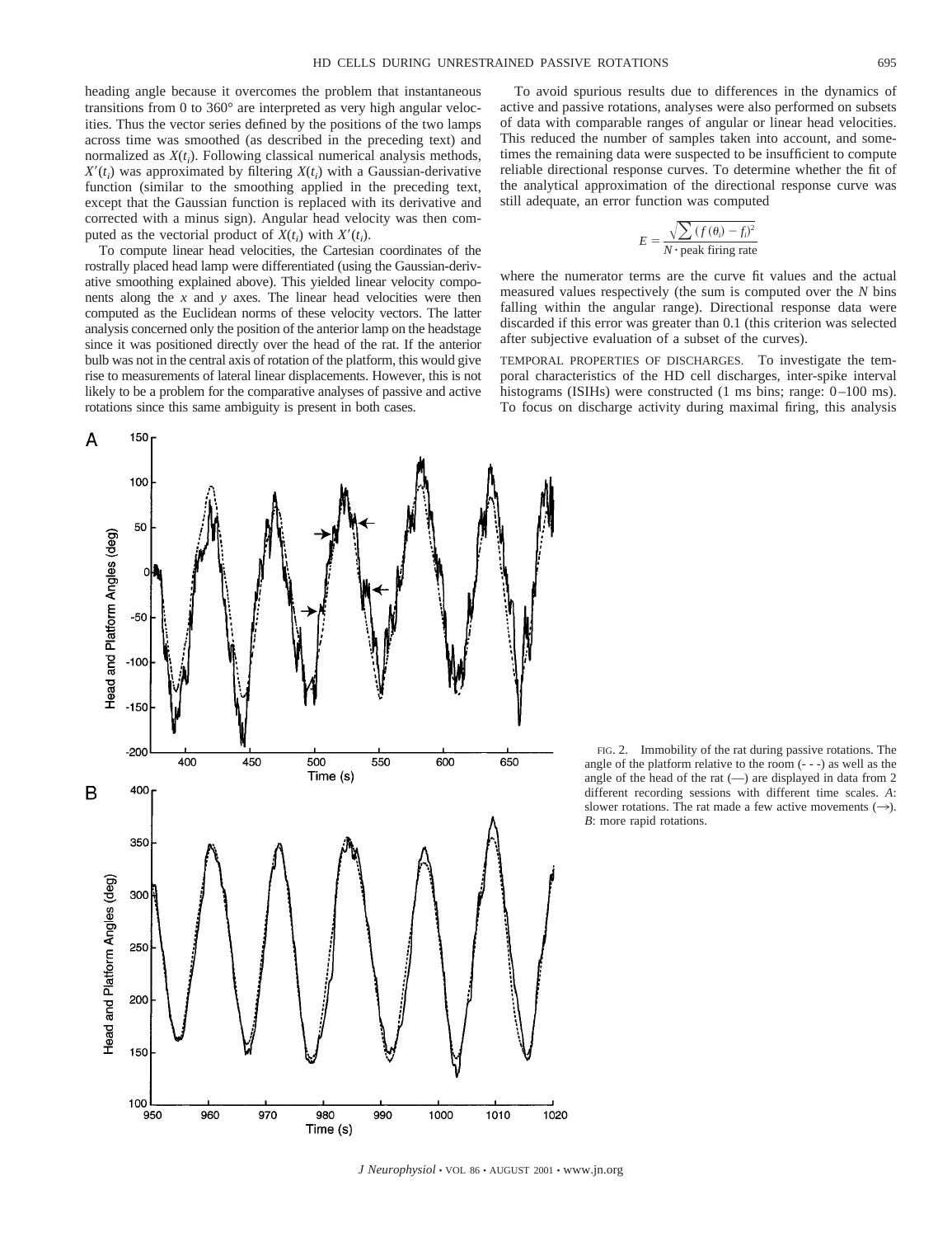included only data recorded while the head of the rat was oriented in the preferred direction ( $\pm$  half a SD of the directional response curve  $\approx$ 29°/ $\sqrt{K}$ ). The data collected when the rat was oriented in this range were not necessarily sufficient to compute reliable ISIHs because some HD cells had low firing rates and the number of discharges was insufficient to produce a smooth curve or because in some sessions where several HD cells were recorded, those with preferred directions near the limit of the angular oscillations of the platform were not recorded for sufficiently long periods of time. Analysis of temporal patterns of discharge was based on data that produced fairly continuous ISIH plots (readily discernible by visual inspection). Statistical tests were performed using Statistica (StatSoft, Tulsa, OK) software or Microsoft Excel.

All the preceding computations were done by  $C++/MATLAB$ programs.

# *Histology*

At the end of the experiments, a small electrolytic lesion was made by passing a small cathodal DC current (30  $\mu$ A, 10 s) through one of the recording electrodes to mark the location of its tip. The rats were then lethally anesthetized with pentobarbital. Intracardial perfusion with saline was followed by 10% formalin-saline. Histological sections were stained with cresyl violet. Recording sites were reconstructed by detecting the small lesion, taking into account the distance that the microelectrode driver had been advanced from the point of stereotaxic placement of the electrodes.

#### RESULTS

#### *Behavior*

During the passive rotations, the rats tended to remain stationary; that is, the heading direction of the rats reliably followed the changes in orientation of the platform (Fig. 2). In Fig. 2A, the notches  $(\rightarrow)$  on the traces of head direction correspond to small active counter-rotation movements. Since the rats consistently maintained their muzzles above the centrally placed water source, these movements were counterrotations of the body rather than rotations of the neck about a stable trunk. Thus this would not correspond to the vestibulocollic reflex (or head nystagmus). In contrast, in some cases, rats rotated their body increasing neck flexion angle during the onset of rotations while maintaining the head fixed at the same position over the water reservoir. In some cases, the rats would maintain this flexion during subsequent passive rotations. However, trunk position was not tracked by the video system. To quantify the degree of head immobility of the rats throughout the passive rotation sessions, measures of instantaneous directions of the head of the animal were tested for correlation with concurrent orientation of the platform. The average value of *r* computed from a group of typical sessions  $(n = 17)$  was  $0.94 \pm 0.01$  (mean  $\pm$  SE; range: 0.87–0.98). All *r* values were significant ( $P < 0.001$ ).

Figure 3 shows the ranges of computed linear and angular velocities of the head during passive rotations and active displacements in a typical session. Although in the active displacement sessions there were more movements at rapid linear and angular velocities, the velocity incidence curves for active displacements and passive rotations had a considerable degree of overlap. Of course, the range of values in such angular velocity incidence curves varied among the passive rotation sessions, depending on the force applied to rotate the platform. The apparently elevated values of velocities during passive rotations might be due to small amplitude movements of the



**Passive Rotations** 

FIG. 3. Representative histograms of incidences of instantaneous angular head velocities during the active displacements (*A*) and passive rotations (*B*), all from 1 recording session (binwidth: 3°/s). Also shown are incidences of instantaneous linear velocities of the head during the active displacements (*C*) and passive rotations (*D*; binwidth: 0.24 cm/s).

*J Neurophysiol* • VOL 86 • AUGUST 2001 • www.jn.org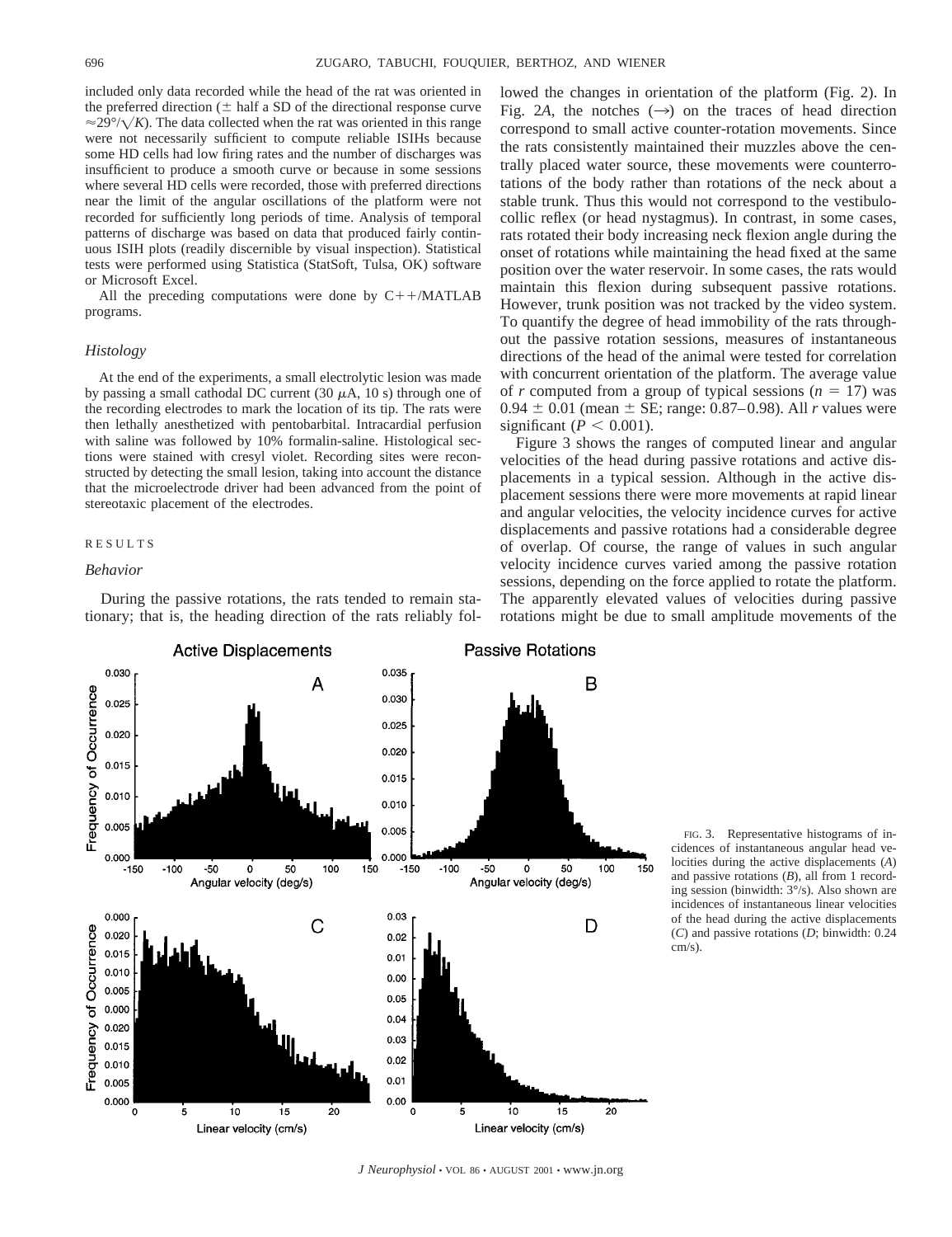

FIG. 4. Polar plots of directional response curves of 12 different HD cell recordings during active displacements (continuous lines) and passive rotations (dashed lines). The analytically computed preferred directions and peak firing rates are indicated by the directions and lengths of the arrows, respectively. Active displacements are indicated by continuous arrows and passive rotations by dashed arrows. Firing rate scales are shown in *insets* to each frame. The computed angular response ranges are represented as arcs (active displacements, continuous arcs; passive rotations, dashed arcs). In all cases the position of the cue card (not shown) was to the right as in Fig. 1. Cells shown in *G–I* were recorded simultaneously. Directional response curves *J–L* are from a single cell recorded on 3 different days (*insets*: waveforms are averages computed over 1,000 spikes; horizontal scale: 1 ms, vertical scale: 100  $\mu$ V).

headstage lamps over very short time intervals or from slight head-bobbing movements observed while the rat was licking the water reservoir. Although these were small in amplitude, relatively high velocities would have been discriminated by the video detection system since the sampling rate was at 60 Hz. Jitter in video detection system could also have generated nonzero angular and linear velocities. Since each pixel corresponds to 0.3 cm, jumping one pixel in one sampling period would, for example, generate an instantaneous linear velocity of 18 cm/s. While this type of error was considerably reduced by the smoothing of the position data, it may not have been completely eliminated.

# *Overview of the cell response data*

A total of 49 cells were recorded in the left (13 cells) and right AD (36 cells) of the six rats in 37 sessions. Eight cells were recorded in two or more sessions, yielding a total of 66 samples. Figure 4 shows 12 directional response curves computed for both active displacements (continuous lines) and

passive rotations (dashed lines). The ovoid polar plots represent the actual response curves while arrows and concentric arcs concern parameters of the best fit analytic approximation. The peak firing rate (arrows) of most cells decreased markedly during passive rotations, but a few maintained the same value (e.g., Fig. 4*G*). In HD cells recorded in more than one session, similar decreases in firing rate were observed across sessions (Fig. 4, *J–L*). However, HD cells recorded simultaneously within a single session did not necessarily show the same reductions in peak firing rates during passive rotations. For example, Fig. 4, *G–I,* shows three cells recorded simultaneously: for two cells (Fig. 4, *H* and *I*), the peak firing rate decreased by 28 and 27%, respectively; but for the third cell (Fig. 4*G*), it increased by 11%. The ranges of the angular responses (dashed and continuous arcs) of the cells did not change consistently during passive rotations. In Fig. 4*D*, the angular response range increases; in Fig. 4*G*, it decreases. The HD cells generally maintained their preferred directions during passive rotations.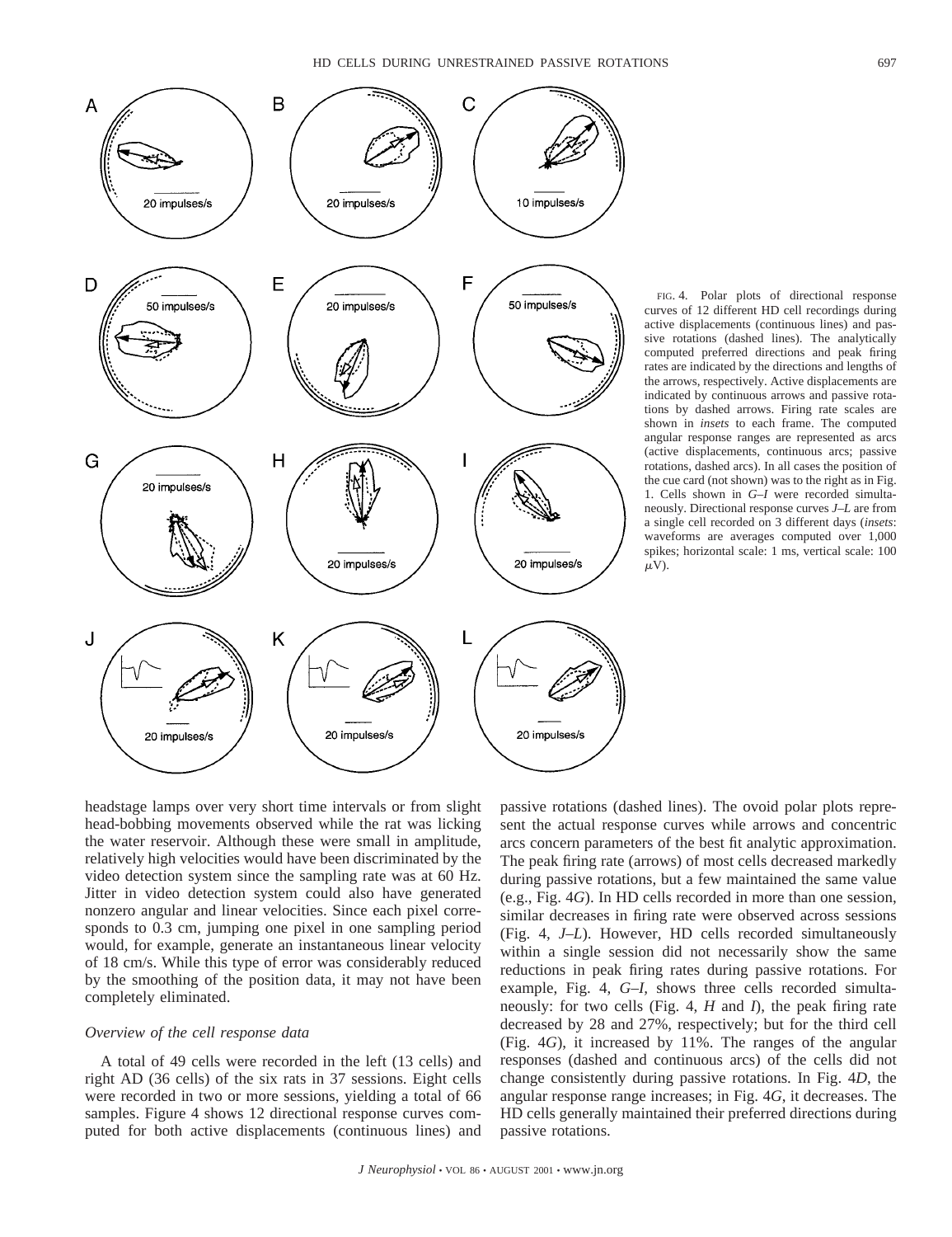## *Peak firing rate reductions during passive rotations*

The mean peak firing rate of the HD cells during the active displacements was  $44 \pm 3$  (SE) impulses/s (range: 12–106 impulses/s) and  $34 \pm 2$  impulses/s (range: 9–88 impulses/s) during the passive rotations. The peak firing rates were significantly reduced during the passive rotations (Wilcoxon matched pairs test,  $n = 66$ ,  $P < 0.001$ ).

To quantify the magnitude of this effect, Fig. 5 compares the peak firing rates measured during passive rotations and active displacements for each neuron. Previous results indicate that the discharge rate of the HD cells is higher when the rat moves at higher angular and linear velocities (Blair and Sharp 1995; Stackman and Taube 1997; Taube 1995; but see Taube and Muller 1998). To eliminate the risk that the reduced peak firing rates during passive rotations were due to the lower velocities in this condition, the data shown in Fig. 5 were computed based only on data where angular and linear head velocities were comparable in the two behavioral conditions ( $\omega \leq 90^{\circ}/s$  and  $\nu \le 7.5$  cm/s). This did not affect the results: a linear regression analysis of the data in Fig. 5 showed that the firing rate of the HD cells decreased by 27% on average  $(P < 0.001)$  when the unrestrained rat was rotated passively. The magnitude of this reduction was not correlated with the value of the peak firing rate  $(r = -0.12, NS)$ . During passive rotations, the peak firing rates decreased by more than 5% in 47/64 cases (73%), but increased by more than 5% in only 8 cases and remained constant for 9 cases (in 2 cases, there was insufficient data for this analysis; see METHODS).

VARIABLE RESPONSES OF SIMULTANEOUSLY RECORDED CELLS. Figures 4 and 5 show that there was some variability in the magnitude of the decreases in peak firing rates within the population of AD cells recorded. One possible reason for this might have been related to variations in the degree of immobility of the rats in the different sessions. As shown in Fig. 2, the rats tended to make active head movements slightly more frequently during passive rotations at lower velocities (Fig. 2*A*)



FIG. 5. Linear regression analysis of the peak firing rate of each neuron during passive rotations versus active displacements (slower movements). The equation of the regression line (continuous line*)* is shown *inset* above. Peak firing rates that remained the same during both conditions would fall on the dashed line.

than at higher velocities (Fig. 2*B*). We thus tested whether the change in peak firing rates was correlated with the degree of immobility of the rats during passive rotations in each recording session (measured by the correlation coefficient of the instantaneous head direction and instantaneous platform orientations; see *Behavior*). This showed no significant correlation  $(r = -0.03; NS)$ .

Further evidence that inter-session variations in the behavioral parameters could not account for these fluctuations is that the magnitude of the decrease in peak firing rates varied among simultaneously recorded neurons (Fig. 4, *G–I*). This suggests that different HD cells may be affected differently by active locomotor signals. This is not likely to be simply due to random variation since, as reported below, in most cases when cells were recorded on successive days their responses did not vary. However, it is also possible that the differences in changes in peak firing rates were due to the fact that the oscillatory rotations of the platform oriented the head of the rat in the preferred directions of the cells at different phases of the cycle. Thus the activity of one cell may have been measured during movements with dynamics different from the others. To test for this, for each cell, the eccentricity of the preferred direction relative to the oscillatory rotations of the platform was determined. This was defined as the angular distance from the preferred direction to the center of the oscillations, divided by the half-amplitude of the oscillations. Thus a preferred direction near the center of the oscillations would yield an eccentricity close to 0, while a preferred direction near the edge would yield an eccentricity close to 1. A Pearson productmoment correlation failed to show a significant correlation between the eccentricities of preferred directions and reductions in peak firing rates of the HD cells ( $r = 0.01$ ,  $n = 66$ ; NS). This indicates that variations in movement dynamics cannot account for the different responses observed among simultaneously recorded cells.

RELIABILITY OF PEAK FIRING RATE REDUCTIONS. In several cases, the same HD cell was recorded from the same microelectrode during two or more consecutive sessions (2 sessions for 3 neurons; 3 sessions for 4 neurons, 1 of which is shown in Fig. 4, *J–L*; and 7 sessions for the remaining cell). Cell identification was based on visual inspection of waveforms (Fig. 4, *J–L, inset*) as well as the absence of marked differences in preferred direction and angular response range. Changes in peak firing rates during passive rotations were compared between successive recordings. This showed no significant difference between any of the sequential recordings (Wilcoxon matched pairs tests,  $n = 17$ ; NS). Thus the responses were fairly consistent across recording sessions.

TEMPORAL CHARACTERISTICS OF CELL DISCHARGES DURING THE ACTIVE AND PASSIVE CONDITIONS. A possible basis for the peak firing rate decrease during passive rotations would be a lower overall level of excitation of the neurons leading to an increase in inter-spike intervals in this condition. Alternatively, changes in the temporal dynamics of the discharges could occur (e.g., due to changes in membrane properties of the neurons). To test for this, normalized inter-spike interval histograms (ISIHs) were constructed for those recordings with sufficient data (44 cases). As shown by the example in Fig. 6, there was little evidence for bursts in the discharges of the HD cells in either condition. The ISIHs shifted to the right (greater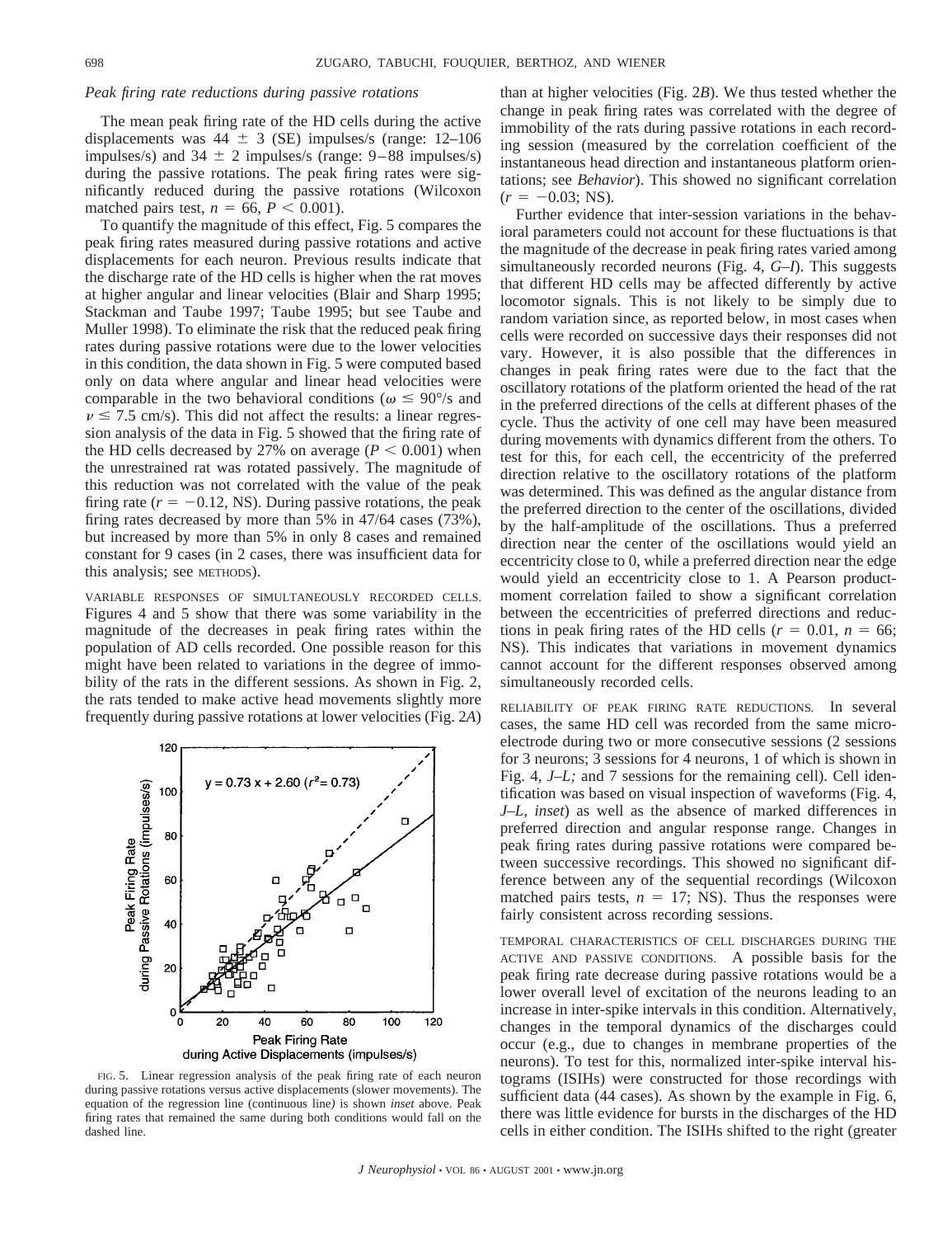

FIG. 6. Typical inter-spike interval histograms for a HD cell (shown in Fig. 4*F*) during active displacements (*A*) and passive rotations (*B*). The peak shifts to the right during passive rotations (the mean increases by 31%, coherent with the 34% reduction in peak firing rate). Bin widths are 1 ms; note that the *y* axes in *A* and *B* have different scales.

inter-spike intervals) during the passive rotations, resulting in greater medians  $(+29\%)$ , means  $(+25\%)$ , and modes  $(+25\%)$ during the passive rotations. This shows that the observed decrease in peak firing rates is due to increased inter-spike intervals rather than to a change in temporal characteristics of the discharges.

ACTIVE LOCOMOTOR SIGNALS AND INERTIAL SIGNALS. As mentioned in the preceding text, several authors have reported an increase in firing rate during faster angular and linear head movements in freely moving rats (Blair and Sharp 1995; Stackman and Taube 1997; Taube 1995; but not Taube and Muller 1998). It is not known whether this results from stronger inertial (e.g., vestibular) signals, from active locomotor signals, or a combination of both. Because in our experiments the angular and linear head velocities and accelerations of the rats were more rapid during the active displacements (Fig. 3), it was necessary to determine whether this contributed to the difference in peak firing rates between active displacements and passive rotations.

To test for this, a repeated-measures ANOVA was conducted, where angular and linear head velocity levels were defined as independent factors. In addition, to compare data recorded during the active displacements and the passive rotations, movement type (active displacements vs. passive rotations) was considered a repeated measures factor. Angular velocity levels used for this analysis were  $\omega \leq 30^{\circ}/s$  and  $30^{\circ}/s < \omega \leq 90^{\circ}/s$ , while linear velocity levels were  $\nu \leq 2.5$ cm/s, 2.5 cm/s  $\lt$   $\nu \le 5$  cm/s, and 5 cm/s  $\lt$   $\nu \le 7.5$  cm/s. Higher velocity data were discarded. The dependent variable was the increase in peak firing rate relative to the slowest movements ( $\omega \leq 30^{\circ}/s$  and  $\nu \leq 2.5$  cm/s). The ANOVA showed a significant effect of movement type  $[F(1,129) =$ 42.92;  $P \leq 0.001$ ]. All other factors, including interaction factors, were not significant. This indicates that, even for comparable angular and linear head velocity movements, the decrease in peak firing rate is not a secondary effect due to velocity dependence.

CONTROLLING FOR DIFFERENTIAL SHIFTS IN PREFERRED DIRECTIONS. Another possible explanation of the decrease in peak firing rate during passive rotations could have been that the preferred directions of the directional response curves had shifted by different angles during the clockwise and counterclockwise oscillations of the platform. In this case, the aggregate directional response curves computed in the preceding text would have lower peaks, although the individual clockwise or counterclockwise directional response curves would not show such a reduction. To test for this, data were separated into clockwise and counterclockwise oscillations during passive rotations, and peak firing rates were recomputed based on the new directional responses. This revealed that preferred directions were not significantly different between the clockwise and counterclockwise rotations (Wilcoxon matched pairs tests,  $n = 66$ , NS) Furthermore, peak firing rates during the clockwise and the counterclockwise passive rotations were each significantly lower than the peak rate computed for active displacements (Wilcoxon matched pairs tests,  $n = 66$ ,  $P <$ 0.001). Therefore the decrease in peak firing rate during passive rotations is not due to the summation of offset response curves from the two directions of passive rotation.

TEST FOR RECORDING STABILITY. Small changes in the quality of isolation of extracellular recording signals can result in changes in measured firing rates. Because, in most sessions, active displacements were recorded before passive rotations, the decreases in peak firing rates observed here might have been due to electrode instability. Although this is an unlikely explanation for the systematic decreases in peak firing rates (cell isolation could also improve over time), an additional test was performed. Peak firing rates were compared between the first and second halves of the active displacements phase of the experiment. There was no significant difference between these measures (Wilcoxon matched-pairs test,  $n = 66$ , NS). Together with the fact that single cells recorded during successive days showed consistent decreases in peak firing rates across sessions (discussed in the preceding text), we conclude that variations in cell isolation do not account for the decrease in peak firing rates during passive rotations.

# *Preferred directions during the active displacements and passive rotations*

The preferred direction of each HD cell was compared between active displacements and passive rotations. The mean absolute shift in preferred directions between the two conditions was  $10 \pm 1^{\circ}$  (mean  $\pm$  SE; range:  $-24$  to  $+30^{\circ}$ ).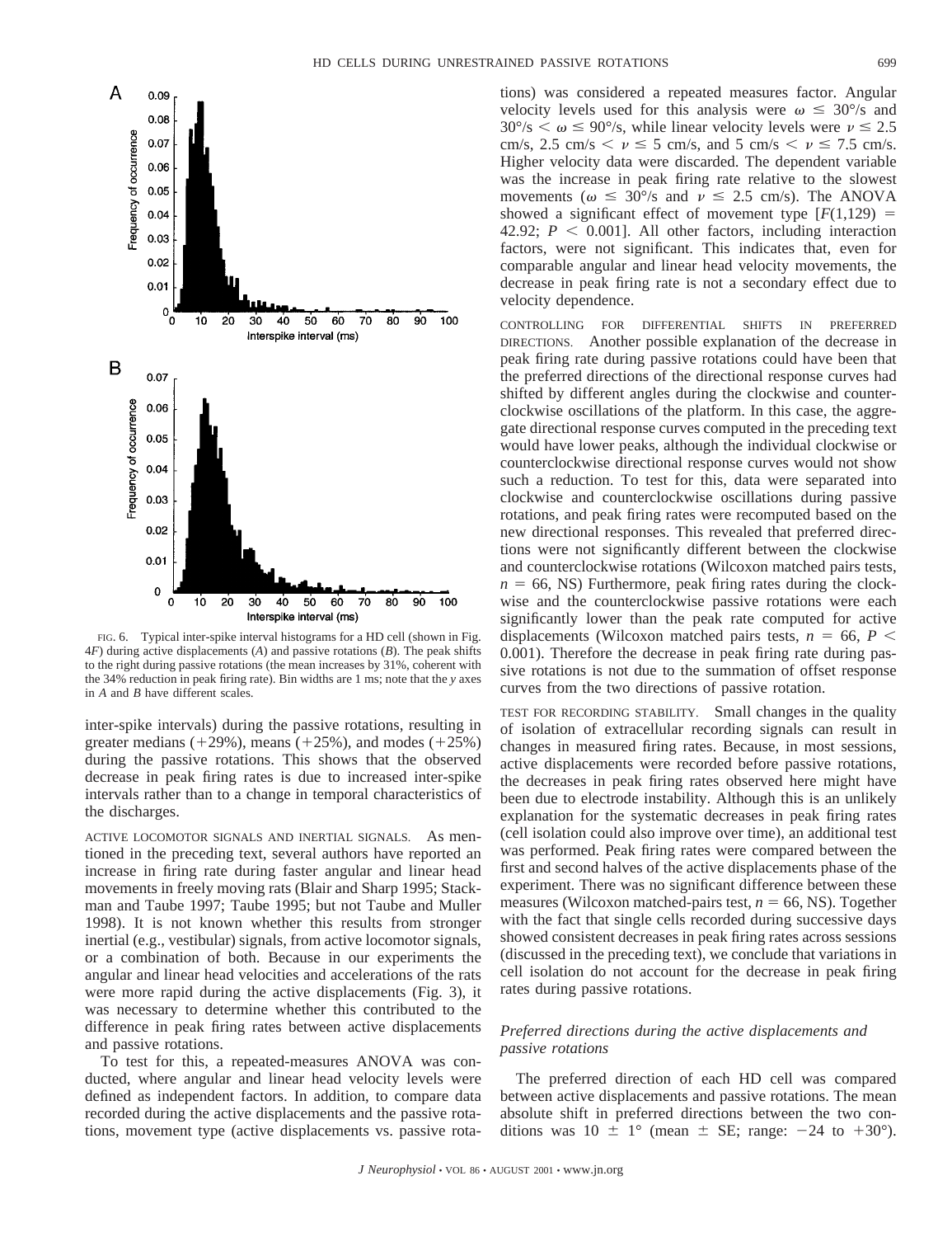However, the preferred directions did not shift significantly clockwise or counterclockwise between the two conditions (Wilcoxon matched pairs test,  $n = 66$ ; NS). This indicates that, on average, the HD cells maintained the same preferred directions when the animal was passively rotated (Fig. 7*A*).

Similar to the analysis conducted on peak firing rate decreases, the absolute shifts in preferred directions were tested for a correlation with the eccentricity of the preferred directions relative to the passive rotation oscillations. Again, this failed to show a significant correlation between the two variables (Pearson product-moment correlation,  $r = 0.01$ ,  $n = 66$ ; NS). This is consistent with the fact that the preferred directions of the HD cells are always updated in a coherent manner regardless of the dynamics of the passive movements.

# *Angular range of directional responses during the active displacements and passive rotations*

The mean range of the directional responses of the HD cells during active displacements at all velocities was  $98 \pm 2^{\circ}$ (range: 58–182°), while during passive rotations it was 107  $\pm$ 4° (range: 59–229°). The values measured during active displacements correspond to those of previous reports (Blair and



FIG. 7. Comparisons of the preferred directions (*A*) and angular response ranges (*B*) of the HD cells during passive rotations vs. active displacements. Dashed lines indicate values that remained the same during both conditions.

Sharp 1996; Taube 1995). The angular ranges were not significantly different in the two conditions (Wilcoxon matched pairs tests,  $n = 66$ , NS; Fig. 7*B*).

#### DISCUSSION

This study aimed to distinguish the respective contributions of active versus passive self-movement cues on directional signals in the AD. To do this, the directional responses of the same neurons were compared between active displacements and passive rotations in unrestrained animals. In the active displacement and the passive rotation phases of the present experiment, the preferred directions of the neurons did not change markedly. This indicates that the visual cues, as well as certain self-motion cues present in both conditions, were sufficient to establish and maintain this critical component of the directional signal. The 27% average decrease in peak firing rate during passive rotations is thus more likely to be due to those self-motion cues that were different in the passive and active conditions (discussed in the following text). In contrast, angular response ranges were not significantly different during the active displacements and the passive rotations. The implications of these results for understanding the generation and updating of thalamic head direction signals are discussed in the following sections.

#### *Self-movement signals and AD HD cell activity*

Several different self-motion cues could play a role in the reduction in peak firing rate from active displacements to passive rotations. Such cues could include the command signals for movement initiation, motor set (e.g., signals disinhibiting the subsequent activation of specific motor pathways), signals from efferent collaterals and corollary discharges of premotor and motor pathways proper, and the interaction of the latter with proprioceptive signals triggered by mechanical interactions with the substrate. Since the magnitude of the directional response increased when the rat made active movements, these results are consistent with the notion that the premotor and motor efferent collaterals (or corollary discharge) exert a state-dependent modulation of the AD HD signal. However, motor commands and motor set, while they were most likely different in the passive and active conditions, were still required in both cases. Remaining immobile in our passive condition also required the rats to exert forces to maintain postural equilibrium, resist rotational forces and inhibit movements of the head away from the water reservoir.

These observations suggesting that a state-dependent modulation of the AD HD signal is likely influenced by premotor and motor efferent collaterals, or corollary discharge, are consistent with the notion that head-direction information is critical during active locomotion and less so during nonlocomotor activities. The higher firing rates would thus convey more information to downstream structures (such as the hippocampus) during self-initiated movement than passive displacements.

# *Response suppression in HD cells and hippocampal place cells due to tight restraint*

Taube (1995) found that when rats were tightly restrained, then rotated into the (previously determined) preferred direc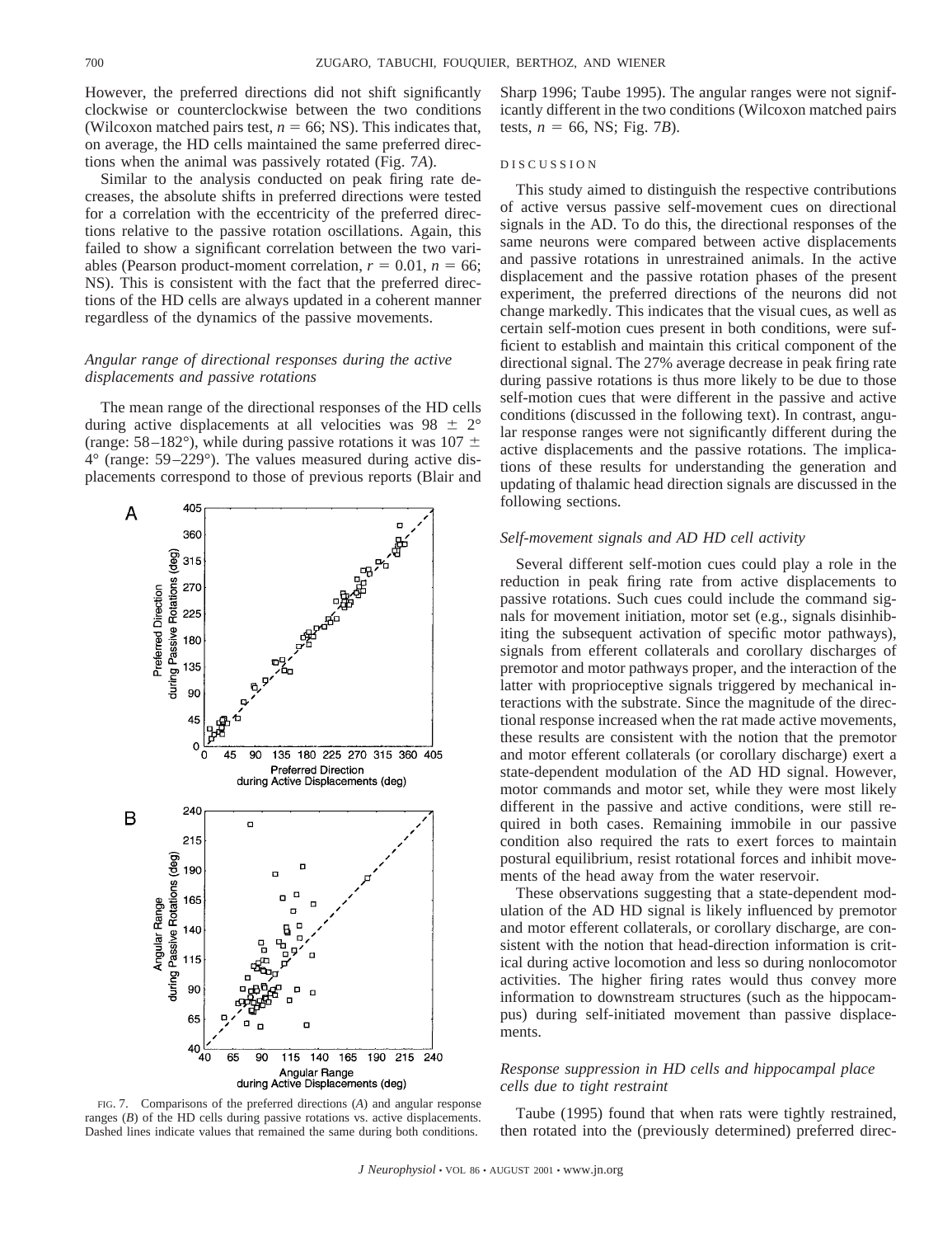tion, the directional responses were suppressed in 9 of 10 AD neurons, despite the continued presence of visual and inertial cues. In contrast, HD neurons of the postsubiculum, which is reciprocally connected to the AD (Van Groen and Wyss 1990, 1995), show decreases in firing rate by only 30% during tight restraint (Taube et al. 1990b). The degree of reduction in PoS HD cell discharges is proportional to the intensity of the restraint (E. J. Markus, personal communication) (cf. Markus et al. 1990). Chen et al. (1994) tested direction-selective neurons of retrosplenial cortical areas RSG and RSA in rats permitted to move freely, then passively rotated by 120–200° at 180–300°/s at regular intervals. For the latter, the rats were placed on a small elevated platform with 2 cm high barriers along the sides that restricted the movements, but not the view, of the animals. The majority of the neurons that showed significant direction selectivity during maze performance had little or no directional firing during the passive rotations.

## *Are peak firing rate reductions due to differences in vestibular inputs?*

A recent electrophysiological study of the brain stem vestibular nuclei in monkeys (McCrea et al. 1999) showed that vestibular inputs are strongly attenuated during active head rotations. Vestibulo-spinal, and other non-eye-movement-related vestibular neurons that are sensitive to passive whole body rotations, showed firing suppression in most cases (73% of the 51 neurons recorded) during active head movements. In the remaining neurons, the discharge rate was attenuated by 20–75% during active head rotations. While the restraint and active movement conditions imposed on the monkeys were different from the present ones, these results suggest that vestibular neurons may have been more active in our rats during passive rotations than during the active displacements. Since the vestibular end organs are stimulated in both active and passive conditions, it is possible that movement initiation signals are responsible for the attenuation of vestibular neuron responses in the monkey experiments. However McCrea et al. (1999) suggest that the suppression of the vestibular signal would serve to inhibit the vestibulo-collic reflex during active movements. Thus during normal active turning movements, the head would turn with the body rather than reflexively turning toward the former direction. In our passively rotated rats, there was not convincing evidence for vestibulo-collic reflexes (Fig. 2), suggesting that such suppression was also present here (although it is not known whether the vestibular neurons with ascending projections are also inhibited during active movements). Thus following the above cited work, vestibular neuronal activity may have been attenuated both during the passive rotations and the active displacements of the rats in our experiment.

# *Can differences in motivational factors underlie peak firing rate reductions during passive rotations?*

Because during the passive rotations the immobile animals were receiving droplets of water, while in the active displacements they received food, this difference may have contributed to the observed changes in peak firing rates. However, there is no evidence in previous studies for modulation of HD cell firings by ongoing behavior (for example, Dudchenko and

Taube 1997). Furthermore, in both conditions the rats spent only a fraction of the time consuming rewards.

# *Are peak firing rate reductions during passive rotations associated with possible changes in hippocampal theta rhythmic slow activity (RSA)?*

This question is motivated by the observation that place responses of hippocampal neurons are less specific during large-amplitude irregular (LIA) electroencephalogram than during theta RSA (Czurkó et al. 1999; Foster et al. 1989; Muller et al. 1987). However, there are indications that theta RSA was present during passive (as well as active) displacements. Theta RSA also occurs during passive rotations of restrained rats receiving periodic water rewards (Gavrilov et al. 1995, 1996). There was also no indication of rhythmic firing at theta frequencies in the inter-spike interval histograms, and there are no known direct projections from the theta-generating neurons of the nucleus of the diagonal band of Broca or from the hippocampus to the AD. In our view, it is more likely that other diffusely projecting neurotransmitter systems (perhaps also involved in the generation of theta RSA) might play a role in the firing rate reductions in the passive condition.

# *Serotonergic activity as a possible cause for firing reductions during passive rotations*

The AD has one of the highest densities of  $5-HT<sub>7</sub>$  receptor in the brain (Gustafson et al. 1996). In a review article, Jacobs and Fornal (1999) conclude that serotonergic neurons are activated in association with increased muscle tone and tonic motor activity. They interpreted this result within a theoretical framework where the serotonergic system plays an important role in facilitating motor output. In vitro, serotonin is known to regulate afterdepolarization of AD neurons (Chapin and Andrade 2000). Interestingly, AD receives serotonergic projections from the ventromedial and ventrolateral parts of the ipsilateral dorsal raphe, and to a lesser extent from the dorsomedial part of the nucleus, predominantly ipsilaterally, and the median raphe (Gonzalo-Ruiz et al. 1995). Altogether, this is consistent with the hypothesis that serotonergic mechanisms may be responsible for higher peak firing rates in AD neurons during active locomotion than passive displacements. If this is the case, such a mechanism could also mediate the suppression of place cell activity in hippocampal neurons of tightly restrained rats (Foster et al. 1989) since there is also a high  $5-HT<sub>7</sub>$ receptor density there.

We thank Drs. R. Andrade, H. T. Blair, J. Droulez, P. E. Sharp, and J. S. Taube for valuable discussions; Dr. R. Lestienne for help in temporal analyses of neuronal discharges; Drs. N. Brunel and I. Israël for comments on the text; J. Cote for help in data analysis; M.-A. Thomas and N. Quenech'du for histology; A. Treffel, M. Ehrette, and S. Ilic for the construction of the behavioral apparatus; P. Leboucher for electronic equipment; F. Maloumian for illustrations; and S. Lemarchand and D. Raballand for animal care. E. Tabuchi was on leave from the Dept. of Physiology, Toyama Medical and Pharmacological University, Toyama, Japan.

This work was supported by Centre National de la Recherche Scientifique-National Science Foundation cooperation, Centre National d'Etudes Spatiales, Cogniseine, Groupement d'Intérêt Scientifique. M. B. Zugaro received a grant from the Fondation pour la Recherche Médicale.